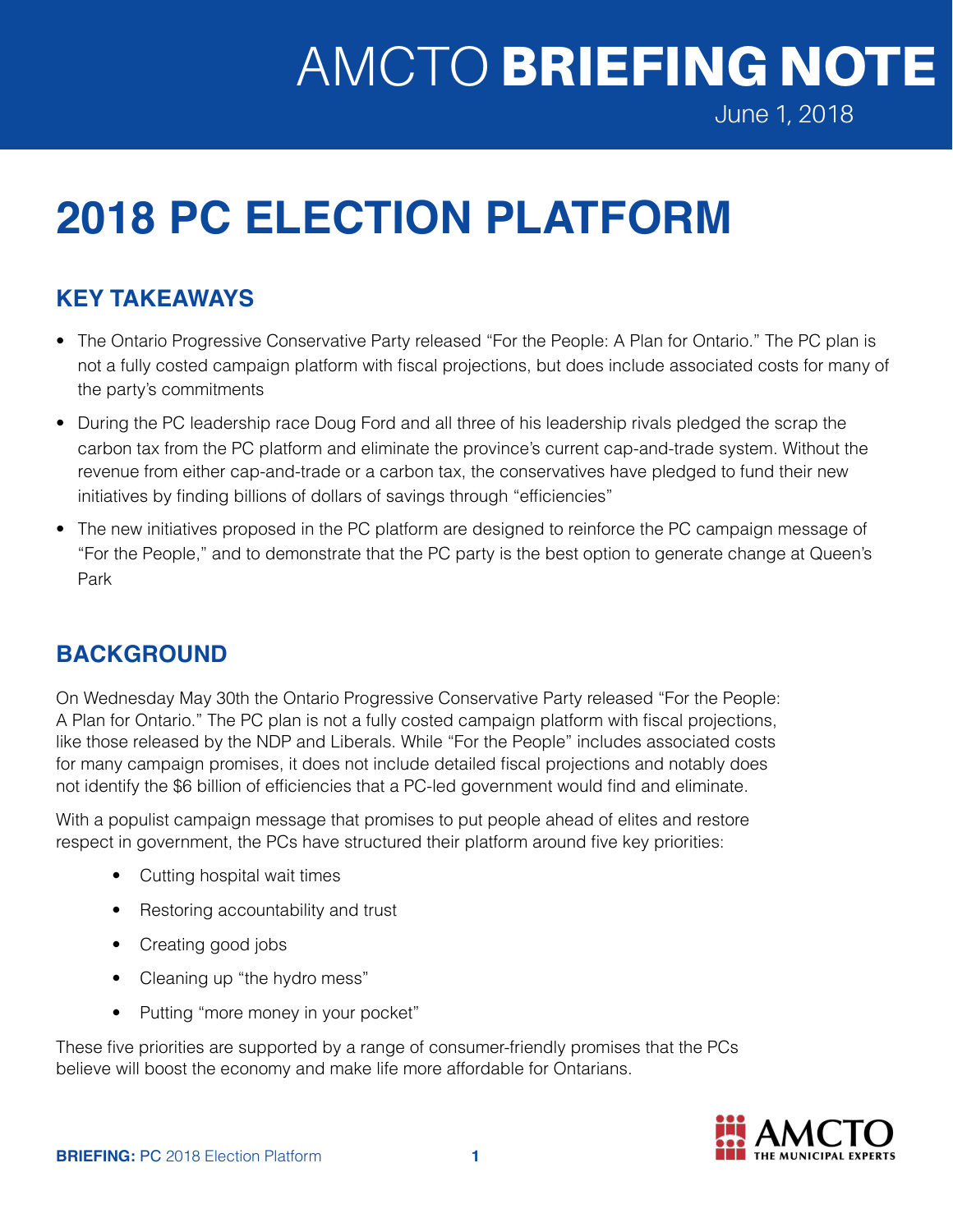### **CONTEXT**

The Progressive Conservative Party started the year as the odds-on favourite to form government. However, by the start of the campaign the party had endured several months of turmoil prompted by the surprise resignation of leader Patrick Brown. What followed was a contentious, hard-fought leadership campaign that thrust Doug Ford into the leaders chair. His ascension shifted the party away from the centrist position staked out by Patrick Brown, and moved it towards a more populist form of small government conservatism.

The tight timeline of the leadership race gave the party little space to prepare for the provincial election. As the new leader's team quickly moved to remake the party in Doug Ford's image, it quickly jettisoned many of the leaders previous policy positions and commitments.

First to be jettisoned, was the "People's Guarantee," the platform crafted by Patrick Brown and released well in advance of the 2018 election. The "People's Guarantee" was full of bold new spending and policy initiatives that were designed to appeal to centrist as well as conservative voters and guide the PCs to power on June  $7<sup>th</sup>$ . However, most of the new spending proposed in the "People's Guarantee" was based on revenue generated by the introduction of a carbon tax.

During the PC leadership race Doug Ford and all three of his leadership rivals pledged to scrap the carbon tax from the PC platform and eliminate the province's current cap-and-trade system. However, without revenue from either cap-and-trade or a PC-designed carbon tax, the conservatives have significantly less revenue upon which to base new policy proposals or spending commitments. To fill this gap Ford pledged to find billions of dollars of savings by locating government "efficiencies" that could be used to fund new programs and services.

These new programs and services, outlined in the PC platform, are designed to reinforce the PC's campaign message of "For the People," and demonstrate that the conservative party is best positioned to generate change at Queen's Park. The platform is also meant to contrast the PCs with the plan put forward by the NDP, who are also campaigning with a change message. Ford has portrayed the NDP as an irresponsible choice that cannot be trusted to spend taxpayer dollars wisely. Ford hopes to use his platform to demonstrate that he and his party can be trusted to "get Ontario back on track."

Key promises from the platform include:

- Reducing hydro bills by 12%
- Reducing gas prices by 10 cents/per litre, eliminating Ontario's carbon tax and suing the federal government for relief from the requirement for Ontario to put a price on carbon
- Lowering taxes and eliminating red tape for businesses
- Cutting income taxes by 20% for the second income-tax bracket
- Creating a 75% refundable tax credit for child care costs for children aged 0 -15

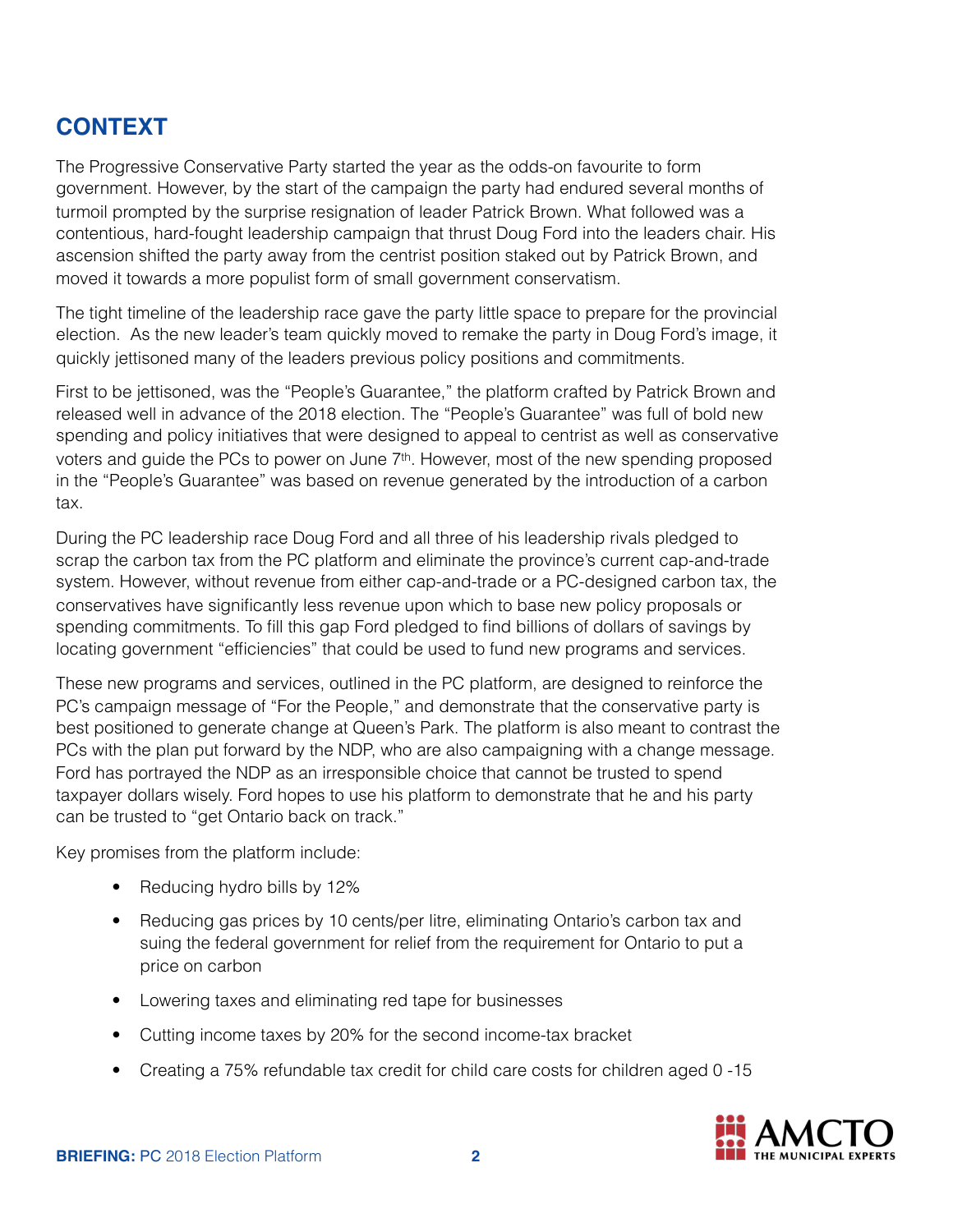## **LOCAL GOVERNMENT PERSPECTIVE**

While the focus of the PC platform is largely on issues around affordability, it does touch on a few issues with municipal resonance. It should be noted, however, that of the three major parties, the PC plan offers the fewest specifics. It is therefore difficult to generate a complete picture of how it would impact Ontario's local governments. Specific commitments include:

Environment/Climate Change:

- Repealing the *Green Energy Act*
- Eliminating the province's cap-and-trade system
- Lowering gasoline taxes

Housing:

- Increasing the supply of affordable housing across the GTA
- Investing \$3.8 billion in mental health, addictions and housing over 10 years

Transportation:

- Increasing GO service in the GTA and Southern Ontario
- Uploading responsibility for subway infrastructure, including the building and maintenance of both new and existing subway lines and dedicating an additional \$5 billion towards building new subway lines. Responsibility for the day-to-day operation of the TTC would remain with the City of Toronto
- Exploring the potential for new high-speed rail projects
- Investing \$45 million to bring back passenger rail service to Northern Ontario

Public Safety:

- Making changes to Bill 175 (which amended the *Police Services Act*). It is not entirely clear how the PCs would change the *Police Services Act*, or which aspects of Bill 175 they would repeal
- Investing more resources to fight gangs and organized crime

Public Administration:

- Ordering a line-by-line audit of government spending, with the goal of eliminating waste and mismanagement
- Returning the government to a balanced budget on "a responsible timeframe," though the budget does not provide any additional details about what a responsible timeframe would be
- Launching an independent commission of inquiry to examine the province's use of deficit spending